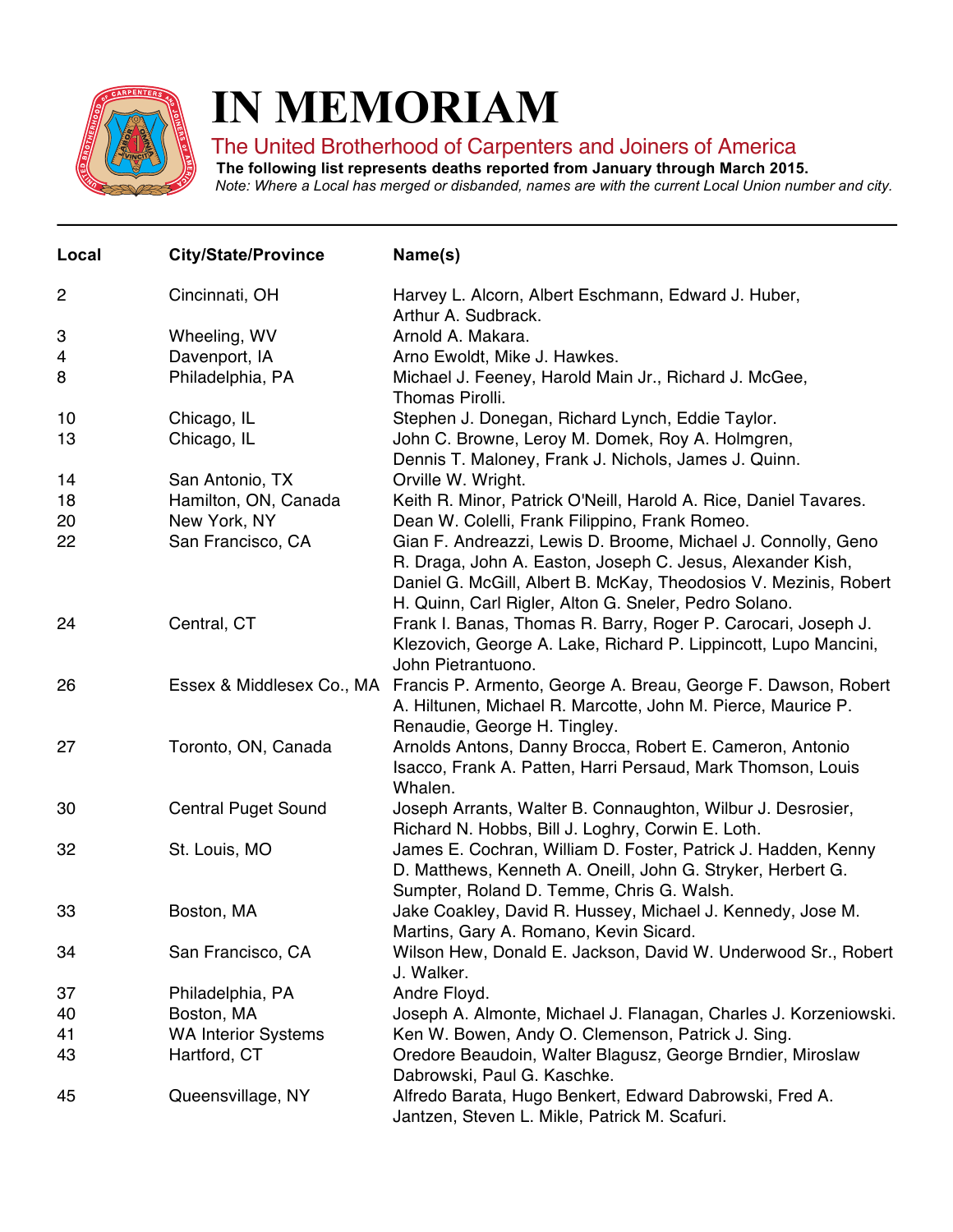| 46  | Sacramento, CA            | Wayne C. Bott, Vernon C. Buskirk, Guy R. Cassady, Donald H.<br>Cramer, Gerald C. Cypert, Pete C. Henry, Robt S. Mceuen,<br>Donald L. Miller, William N. Price, Robert D. Rose, Robert E. |
|-----|---------------------------|------------------------------------------------------------------------------------------------------------------------------------------------------------------------------------------|
|     |                           | Springer, Joe E. Tilton.                                                                                                                                                                 |
| 50  | Knoxville, TN             | Guy S. Hawkins, Gilbert A. Kelly, John W. Stringfield.                                                                                                                                   |
| 51  | Boston, MA                | Elias Lewis, George J. Lund.                                                                                                                                                             |
| 54  | Chicago, IL               | S.S. Blondina, Eugene Storzek.                                                                                                                                                           |
| 58  | Chicago, IL               | Heinz Krauth, Clarence E. Robinette.                                                                                                                                                     |
| 59  | Central & Eastern WA      | Howard R. Bigelow, Miguel Brito, Michael D. Cost,                                                                                                                                        |
|     |                           | William E. Harrison.                                                                                                                                                                     |
| 62  | Chicago, IL               | Richard A. Mango, Adolph Pasquele, Ratko M. Stisevic.                                                                                                                                    |
| 67  | Boston, MA                | Frank Bregani, Marcel R. Goulet, David J. O'Callaghan, Stephen                                                                                                                           |
|     |                           | M. Payne, Martin M. Ward, Willie A. Williams, III.                                                                                                                                       |
| 68  | Minnesota State           | Derek S. Fedderly, Orlin Holland, Reuben M. Lageson,                                                                                                                                     |
|     |                           | Kent R. Shoemaker.                                                                                                                                                                       |
| 70  | N. Puget Sound Carpenters | Jasper Dehoog, Wayne D. Hougen, Edwin A. Rinne,                                                                                                                                          |
|     |                           | George W. Urness.                                                                                                                                                                        |
| 74  | Chattanooga, TN           | Clarence E. Wilson.                                                                                                                                                                      |
| 80  | Chicago, IL               | Jimmie E. Crawford, Thomas Tazelaar.                                                                                                                                                     |
| 82  | Great Falls, MT           | Thomas J. Austin, John H. Maxwell, Arlen E. Poitra.                                                                                                                                      |
| 83  | Halifax, NS, Canada       | Mark K. Malko, Osborne Torrey.                                                                                                                                                           |
| 84  | California, PA            | Lloyd M. Allen.                                                                                                                                                                          |
| 86  | Pittsburgh, PA            | Gloria J. Wilder.                                                                                                                                                                        |
| 92  | St. Louis, MO             | Robert W. Amman, Antonio Asaro, William J. Austermann, Parren                                                                                                                            |
|     |                           | Boyse Jr., David Cole, Alvin C. Ferbet, William A. Freeman, Chris<br>J. Holder, Richard I. Lee, Lenard Raddatz, John J. Webb Jr                                                          |
| 93  | Ottawa, ON, Canada        | Antonio M. Basque, Robert E. Charette, Simon Lalande.                                                                                                                                    |
| 94  | Providence, RI            | Roger G. Beaulieu, Leo P. Jolly, Albert Laplume, Norman R.                                                                                                                               |
|     |                           | Lusignan, Thomas E. Maziuk, Joseph S. Petrunic, Robert E.                                                                                                                                |
|     |                           | Rioux, Thomas J. Savoie, David A. Wildenhain.                                                                                                                                            |
| 96  | Kennewick, WA             | Paul W. Egbert, James K. Hanson, Larry J. Lamphiear.                                                                                                                                     |
| 97  | St. Louis, MO             | Tom F. Downey Jr., R. B. Gettemeier, Louis L. Gogue, George E.                                                                                                                           |
|     |                           | Hammer, Leonard J. Hoette, Willard L. Irwin, David G. Kamp,                                                                                                                              |
|     |                           | Charles J. Robinson, Ronald G. Walters, Roy J. Wilmes.                                                                                                                                   |
| 100 | Muskegon, MI              | Douglas R. Bethke, Willard J. Case, Joseph Dudek,                                                                                                                                        |
|     |                           | Jack Spaulding.                                                                                                                                                                          |
| 101 | Baltimore, MD             | Carmeno Albertini Jr., Ronald W. Feigley, Albert J. Henn, Carl F.                                                                                                                        |
|     |                           | Santmyer, Donald R. Wilhide.                                                                                                                                                             |
| 102 | Oakland, CA               | Mike V. Baker, Aron B. Coldiron, Kenneth E. Dillinger,                                                                                                                                   |
|     |                           | Dave A. Reynolds.                                                                                                                                                                        |
| 106 | Des Moines, IA            | Allen A. Anderson, Richard E. Simpson.                                                                                                                                                   |
| 108 | Springfield, MA           | George W. Dewolfe, Steve B. Gagne.                                                                                                                                                       |
| 110 | St Joseph, MO             | Norman L. Case.                                                                                                                                                                          |
| 111 | Merrimack Valley, MA      | David T. Roberge.                                                                                                                                                                        |
| 118 | New Hamsphire             | Linden A. King, Lorenzo A. Sinotte.                                                                                                                                                      |
| 122 | Philadelphia, PA          | John R. McLaughlin Jr., Walter T. Wikoff, James H. Williams.                                                                                                                             |
| 129 | S. Puget Sound Carpenters | Ross A. Baun, Robert Jacobsen.                                                                                                                                                           |
| 132 | Washington, DC            | David C. Austin, George F. Bottner Jr., John D. Lehan Jr., John R.                                                                                                                       |
|     |                           | Phillips, Donald J. Raubaugh, Joseph F. Russell, Lawrence R.                                                                                                                             |
|     |                           | Schafer, Vernon D. Short, Robt C. Thomson, Harold S. Virts, Ira E.<br>Waters.                                                                                                            |
|     |                           |                                                                                                                                                                                          |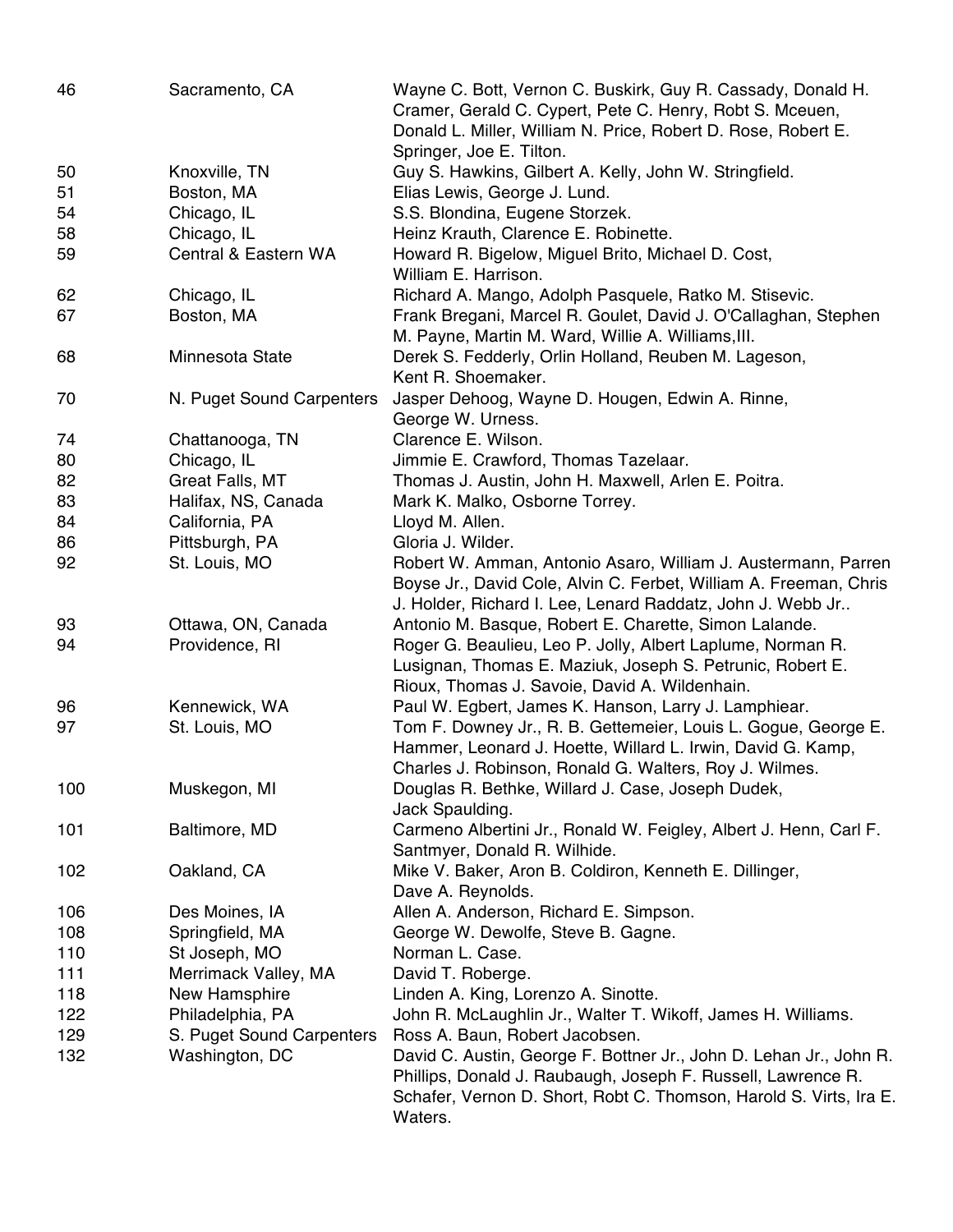| 133 | Terre Haute, IN         | Wesley A. Woolley.                                                                                                                                                                                                                                                                                                                                                                                                   |
|-----|-------------------------|----------------------------------------------------------------------------------------------------------------------------------------------------------------------------------------------------------------------------------------------------------------------------------------------------------------------------------------------------------------------------------------------------------------------|
| 136 | Monroe, OH              | Charles L. Evans, Charles W. Fogle, Paul D. Jones,                                                                                                                                                                                                                                                                                                                                                                   |
|     |                         | Kenneth P. Lucy.                                                                                                                                                                                                                                                                                                                                                                                                     |
| 141 | Chicago, IL             | Joel T. Callahan, Roland E. Wattman.                                                                                                                                                                                                                                                                                                                                                                                 |
| 142 | Pittsburgh, PA          | Francis E. Palma, Thomas W. Stripp, Peter Tkicsuk Jr.,                                                                                                                                                                                                                                                                                                                                                               |
|     |                         | Fred Walker.                                                                                                                                                                                                                                                                                                                                                                                                         |
| 146 | Ext/Int Systems, Oregon | Mitchell A. Lee, Steven B. Studdard.                                                                                                                                                                                                                                                                                                                                                                                 |
| 150 | Ventura County, CA      | Eugene E. McElhaney, Donald W. Rezin.                                                                                                                                                                                                                                                                                                                                                                                |
| 152 | Contra Costa County, CA | John T. Fahey, Thomas B. Ferreira, William Gonsalves, Jack A.<br>Harlan, Dennis Hash, L. V. Hudson, Eloy G. Larraga, Donald R.<br>McNamara, Terrence E. McSweeney, Jack V. Peet, Merrill A.<br>Ross, Robt H. Sampson Jr., Bob J. Turner.                                                                                                                                                                             |
| 157 | New York, NY            | Friedrich Bormann, Keith C. Campbell, Patrick J. Collins, Stephen<br>B. Cox, Gladstone Crowther, James L. Dagostino, Frank Darin,<br>Robert P. Defeo, Vito A. Depalo, David B. Donaghey, Ivo H.<br>Drinovac, Murray Goldberg, Daniel Grossman, Patrick Honan,<br>John T. McKinney, John Najda, Thomas Ogilvie, Frank Palazzolo,<br>Harry W. Peters, Moses J. Prioleau Jr., A. R. Rauhauser, Victor J.<br>Staniorski. |
| 161 | Kenosha, WI             | Rich C. Brandt, Maynard Q. Poulsen.                                                                                                                                                                                                                                                                                                                                                                                  |
| 165 | Pittsburgh, PA          | William N. Pyle.                                                                                                                                                                                                                                                                                                                                                                                                     |
| 171 | Youngstown, OH          | Glenn E. Baker, Ode J. Grubb, Howard Headley, Alex S. Palombo<br>Sr., Robert T. Sause, Edwin M. Standohar.                                                                                                                                                                                                                                                                                                           |
| 174 | Joliet, IL              | Patrick H. Hollis Jr., Melvin H. Kelm, Jack R. Menolascina,<br>Richard B. Muzzarelli, Donald E. Onderisin, Mark S. Persinger,<br>Ronald J. Ruguone.                                                                                                                                                                                                                                                                  |
| 175 | Louisville, KY          | Michael A. Carter, Brent Dixon, George W. Mohr, Lloyd A. Parker,<br>Jesse G. Stricker.                                                                                                                                                                                                                                                                                                                               |
| 180 | Vallejo, CA             | Michael L. Cotter, William E. Dorey, Roy A. Faria, Doyle G. Gullett,<br>Raul A. Morales.                                                                                                                                                                                                                                                                                                                             |
| 181 | Chicago, IL             | Earl Christensen, James W. Hoffmann, Robert P. McCabe, Wm H.<br>Rauschenberg.                                                                                                                                                                                                                                                                                                                                        |
| 186 | Steubenville, OH        | Francis B. Hall, Patrick J. Kelly.                                                                                                                                                                                                                                                                                                                                                                                   |
| 195 | Peru, IL                | Thomas D. Flowers.                                                                                                                                                                                                                                                                                                                                                                                                   |
| 196 | Piledrivers, Fife, WA   | Joe G. Brosio.                                                                                                                                                                                                                                                                                                                                                                                                       |
| 200 | Columbus, OH            | Walter Gerano, Bernie C. Grebus, Laurence R. Large, Park R.<br>Lipp III, Richard E. Marsh, Robert L. Scott, Ryan R. Seevers, Cecil<br>Stephens, John W. Stires, Charles Thacker.                                                                                                                                                                                                                                     |
| 201 | Wichita, KS             | James M. Blasi, Abe N. Claassen, Michael J. Kollmann, Cecil L.<br>Thomas, Martin V. West.                                                                                                                                                                                                                                                                                                                            |
| 202 | Traverse City, MI       | Roger E. Anderson.                                                                                                                                                                                                                                                                                                                                                                                                   |
| 209 | San Fernando Valley, CA | Robert J. Aragon, Vincent Campato, Alex G. Chavez, Buddy M.<br>King, Abel Perez, Jessie D. Wall.                                                                                                                                                                                                                                                                                                                     |
| 210 | Stamford, CT            | Gerard T. Benjamin, Thomas Cunningham, Frank Keller Jr.,<br>Robert L. Levesque, John C. Pecunia, Robert S. Rhodes.                                                                                                                                                                                                                                                                                                   |
| 211 | Pittsburgh, PA          | Jerome J. Meisel.                                                                                                                                                                                                                                                                                                                                                                                                    |
| 214 | Lebanon, PA             | Michael J. McGarvey, James P. Menapace, William M. Miller,<br>Leon W. Ogden, Richard E. Overmiller, Stephen Peron.                                                                                                                                                                                                                                                                                                   |
| 215 | Lafayette, IN           | Isaac L. Whiteaker.                                                                                                                                                                                                                                                                                                                                                                                                  |
| 216 | Fort Smith, AR          | Jarrell H. Cox, Mitchell A. Ford, H. G. Pitts.                                                                                                                                                                                                                                                                                                                                                                       |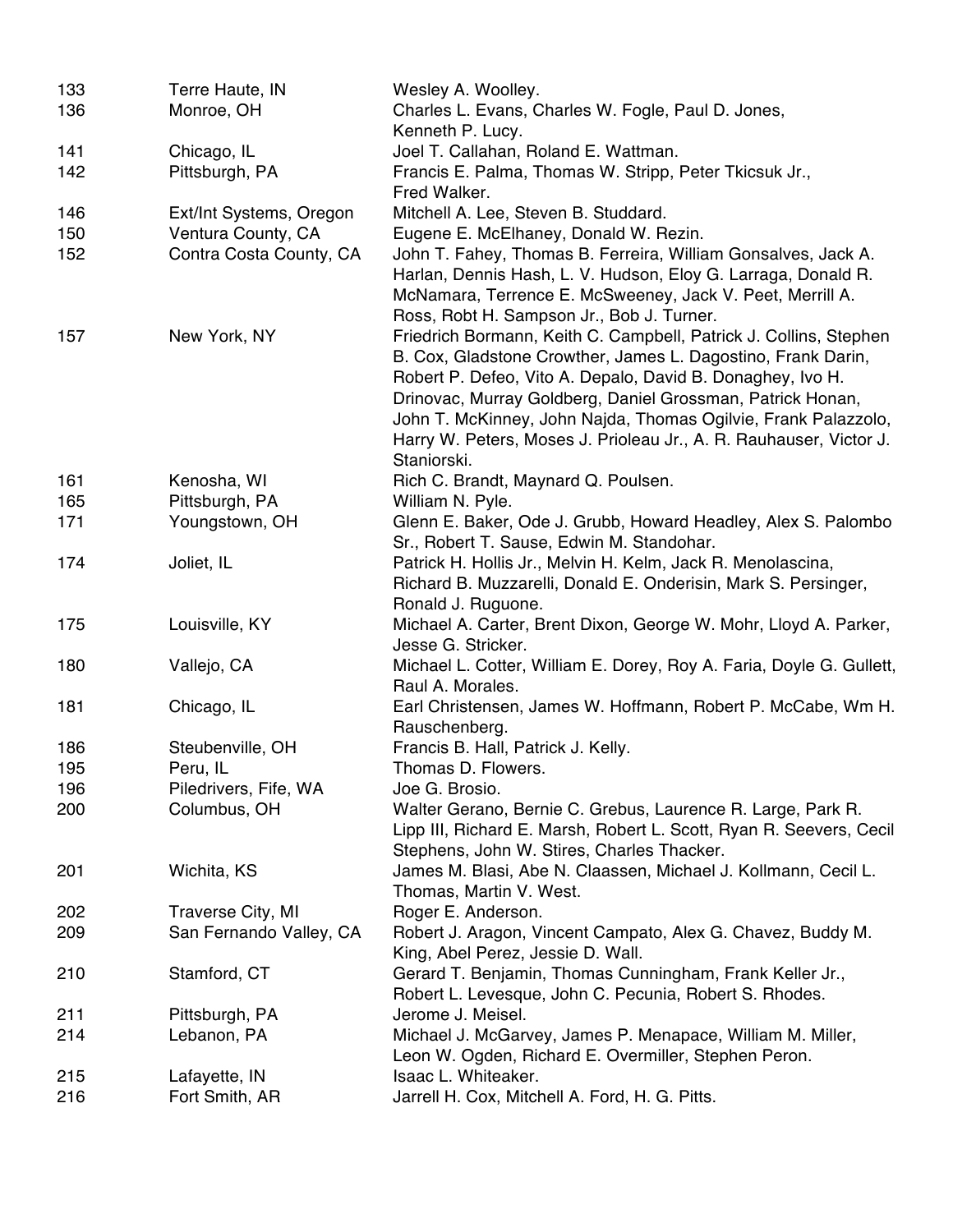| 217 | San Mateo County, CA            | Samuel J. Cahill, Robert W. Edwards, Andrew L. Gabrielli, Edward<br>W. Grossman, Edwin J. Johnston, Wm G. Marshall, Thomas                                                                                                                        |
|-----|---------------------------------|---------------------------------------------------------------------------------------------------------------------------------------------------------------------------------------------------------------------------------------------------|
| 218 | Boston, MA                      | Moody, Alvin D. Myers, Jose A. Silva, Paul A. Vilagi, Jon Watts.<br>Normand A. Bergeron, Thomas J. Hardy, Robert F. Malley, Milton<br>Sakorafas, Martin A. Strano.                                                                                |
| 223 | Nashville, TN                   | Roderick Hinson, James R. Simpson.                                                                                                                                                                                                                |
| 225 | Atlanta, GA                     | Franklin J. Perrin, Harold R. Shelnutt.                                                                                                                                                                                                           |
| 230 | Pittsburgh, PA                  | Joseph Dominick, Richard G. Laughlin, Robert F. Mang.                                                                                                                                                                                             |
| 232 | Fort Wayne, IN                  | John B. Mahoney.                                                                                                                                                                                                                                  |
| 237 | Peoria, IL                      | Robert Bledsoe, James T. Cox, Patrick F. Fehl, Robert Lear,                                                                                                                                                                                       |
|     |                                 | Melvin E. Mason, Charles Maus Jr., Harold D. Nygaard,<br>Luther O. Stolp.                                                                                                                                                                         |
| 240 | Thompsontown, PA                | Ralph E. Goss.                                                                                                                                                                                                                                    |
| 243 | Champaign, IL                   | Jerry Brazelton, Julius T. Hufmeyer, Charles Martinie, Jeffery S.<br>Simpson, Kirk R. Wirey.                                                                                                                                                      |
| 249 | Kingston, ON, Canada            | George W. Alkerton.                                                                                                                                                                                                                               |
| 250 | Waukegan, IL                    | Raymond Bellon, Douglas R. Carlson, Terry B. Heil, Edward C.<br>Hill, John A. Lenz, David E. Mateja, Albert F. Santeler, Gerald W.<br>Stoffel, Harold L. Tonyan, David A. Vartanian, Albert P. Zaccari.                                           |
| 251 | <b>Resilient Floor Coverers</b> | Michael Cinquemani, Anthony Grodnicki, Olaf K. Sagaas, Richard<br>D. Sorensen.                                                                                                                                                                    |
| 252 | Edison, NJ                      | Prudence J. Marotti.                                                                                                                                                                                                                              |
| 253 | Edison, NJ                      | Joseph M. Catalfamo, Albert T. Day, Antonio J. Freitas, John I.<br>Halvorsen, Frederick W. Low Jr., Samuel Marcolus, Karl F.<br>Menzel Jr., Joseph C. Perrone, John B. Tallon, Rene E.<br>Wiederkehr, Frank J. Yannich Sr                         |
| 254 | Edison, NJ                      | K. Christiansen, Dean N. Good, John H. Habuda, George Katona<br>Jr., Edw J. Malinowski, Bert D. Meseroll Sr., Frank Mollica, Al J.<br>Robertiello Jr., Thomas P. Sharon, Kempson W. Wall.                                                         |
| 255 | Carpenters                      | James E. Boggess, Franklin B. Collier, Abe Feinberg, Robert W.<br>Funk, Vincent A. Gambino, C. I. Harbeson, Bruce R. James*, Emil<br>Lepak, John E. Marsh Jr., Robert J. McGrath, Claude S. Morris,<br>Faustino Wulderk, Anthony J. Zappaunbulso. |
| 264 | Milwaukee, WI                   | H. Aschenbrenner, David S. Bohn Sr., Harold Muma, Robert<br>Schroeder, John A. Zmuda.                                                                                                                                                             |
| 268 | Sharon, PA                      | John C. Cervone.                                                                                                                                                                                                                                  |
| 270 | Springfield, IL                 | Marvin J. Fielden, Walter E. Johnson, Richard J. Koetters Jr.,<br>Wayne A. Kuchar, John Sullivan, Mark A. Thomas, Wendell J.<br>Wheeler.                                                                                                          |
| 271 | Eugene, OR                      | Chas Bloomingcamp, Billy M. Brown, George W. Hill,<br>Charles A. Miller.                                                                                                                                                                          |
| 272 | Chicago Heights, IL             | Jack R. Bavaro, Jaime D. Diaz, Peter Emola, Paul F. Hasselbring,<br>John P. Heneghan, Ignatius J. Janusek, Joseph R. Klotz, Robert<br>C. Mills.                                                                                                   |
| 275 | Newton, MA                      | Richard J. Bergeron, Rudolph V. Fiore, Robert V. Paltrineri,<br>George H. Pennington, Emery J. Robichaud, George F.<br>Vanhouwe.                                                                                                                  |
| 276 | Batavia, NY                     | Louis D. Cyr, James R. Dennis, Kyle W. Halford, Thomas F.<br>Hurley, Edward F. Kohl, Thaddeus T. Niewisiewicz, Raymond L.<br>Nowatzki, William H. Rinehults, Conrad F. Smaczniak, William L.<br>Stevens, Richard L. Tiede, Merlyn E. Timothy.     |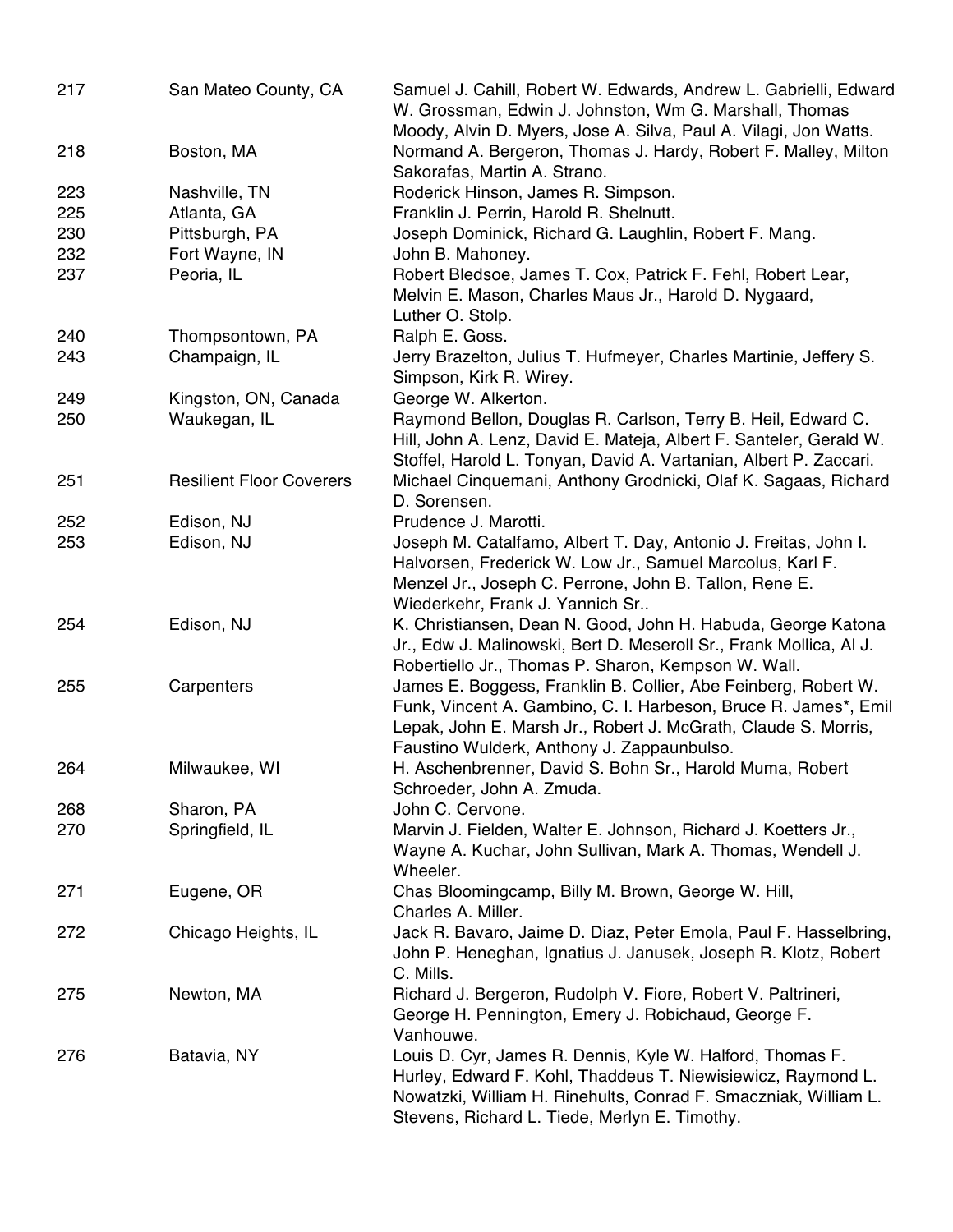| 277 | Cortland, NY                      | Armin H. Cilley, William H. Craw, Ralph Garafalo, Paul A. Harding,<br>Lloyd D. Layaw, Daniel C. Lenahan, Leroy Linville Jr., Charles R.<br>Mason, James E. Michael, Richard W. Mousaw, Lawrence A.<br>Percacciante, Carl Richardson Sr., Elwin J. Risley, Alan J. Slater,<br>N. R. Stevens, John R. Stoudt, Robert W. Sutton, Wayne D.<br>Taplin, Wm S. Tinker Jr., Richard F. Waldau, Ronald J. Waters. |
|-----|-----------------------------------|----------------------------------------------------------------------------------------------------------------------------------------------------------------------------------------------------------------------------------------------------------------------------------------------------------------------------------------------------------------------------------------------------------|
| 279 | Hopewell Junction, NY             | Edwin Alleyne, David P. Betterton Jr., John Colonna, Jose R.<br>Gaspar, Francis E. Grady, Roy E. Knickerbocker, George J.<br>Knights, Paul E. Labella, Robert L. Moore, Manfred Olsen,<br>Thomas H. Olver, Robert J. Rathjen, William W. Shields, Tim<br>Sullivan, Vincent Zarrilli.                                                                                                                     |
| 285 | Akron, OH                         | Carmine Cicci, Wayne E. Doerschuk, Stefan E. Flock, Charles<br>Gollihue, Robert E. Heilman, Donald R. Kenepp, Charles W. Lash,<br>Alfred K. Meusel, Terence H. Michel, Clarence M. Moore.                                                                                                                                                                                                                |
| 290 | Hauppauge, NY                     | Raymond Carney, John R. Dumser, John F. Frueh, William V.<br>Keller, Henry J. Link Jr., Helmuth Meyer, John H. Ryder, R.<br>Schlierholz, Irving D. Strauch, Ragnar Tjersland.                                                                                                                                                                                                                            |
| 291 | Albany, NY                        | Frederick Bouplon, Irving M. Cook, Bernard A. Dupra, James E.<br>Eggleston, Beecher G. Harvey, William J. Morin, Stephen J. Orloff,<br>Michael Scaringe, Stephen L. Tortora, Lawrence Wyman.                                                                                                                                                                                                             |
| 301 | Indianapolis, IN                  | Donald K. Addis, Tommy R. Atchley, David L. Burgan, Richard D.<br>Huffman, Charles Stillions, John R. Webber.                                                                                                                                                                                                                                                                                            |
| 302 | Huntington, WV                    | Everett Adkins.                                                                                                                                                                                                                                                                                                                                                                                          |
| 308 | Cedar Rapids, IA                  | Todd W. Hansen.                                                                                                                                                                                                                                                                                                                                                                                          |
| 310 | Wausau, WI                        | Richard C. Olson, Donald J. Rigney, Carey J. Schroeder.                                                                                                                                                                                                                                                                                                                                                  |
| 314 | Madison, WI                       | Thomas C. Baker, Ernest H. Barton, Caroll R. Brattlie, Donald L.                                                                                                                                                                                                                                                                                                                                         |
| 315 | Kansas City, MO                   | Knipfer, Wm B. Lauterbach, John H. Robbins, Steven T. Stenson.<br>Morris E. Eastland, Joseph J. Geier, Robert T. Goans, James W.<br>Griffin, Kenneth R. Humes, Glen T. Huston, Dale A. Langshaw,                                                                                                                                                                                                         |
| 322 | St. Paul, MN                      | Norvell W. McCormick, Edmund B. Purdon, Jackie K. Saulsbury,<br>Gary R. Showalter.<br>Robert O. Brooke, John M. Bruestle, Charles J. Groebner Jr.,                                                                                                                                                                                                                                                       |
|     |                                   | Stanley Hocks, Donald D. Jasan, Jerry L. Johnson, Gregory A.<br>Kendzior, Joseph Klehr, Glen T. Larson, Lester W. Leverenz,<br>Merrill I. Nilsen, Grant B. Putnam, Dale V. Runquist, James E.<br>Slanga, John B. Trombley.                                                                                                                                                                               |
| 329 | Oklahoma City, OK                 | Bobby E. Ray.                                                                                                                                                                                                                                                                                                                                                                                            |
| 344 | Waukesha, WI                      | Derek J. Dolata, Thomas P. Durlin, Leonard R. Jaszczyk, Joseph<br>Kartye, Janis Kaukis, Ivan E. Knuth, Thomas J. Peot, Syl<br>Pronschinske.                                                                                                                                                                                                                                                              |
| 345 | Memphis, TN                       | Lewis B. Haygood III, Donald A. Hutcherson.                                                                                                                                                                                                                                                                                                                                                              |
| 351 | Toledo, OH                        | Karl R. Filzer, C. W. Keefer Sr., Robert F. Kiefer, Robert L.<br>Klempner, Bernhart C. Muntz, Mark W. Stelnicki, Basil N. Ware.                                                                                                                                                                                                                                                                          |
| 356 | Marietta, OH                      | Clarence I. Cash, Brian J. Long.                                                                                                                                                                                                                                                                                                                                                                         |
| 357 | Draffenville, KY                  | J. C. Jones.                                                                                                                                                                                                                                                                                                                                                                                             |
| 359 | Philadelphia, PA                  | Vincent Bonaccorsi, Ottavio Falcone, Edward S. Roman.                                                                                                                                                                                                                                                                                                                                                    |
| 361 | Duluth, MN                        | D.M. Balmer, Raymond H. Frones.                                                                                                                                                                                                                                                                                                                                                                          |
| 363 | Elgin, IL                         | Charles E. Koehler, Robert E. Reiser, Raymond Walker.                                                                                                                                                                                                                                                                                                                                                    |
| 364 | Indianapolis, IN                  | Kenneth W. Townsend.                                                                                                                                                                                                                                                                                                                                                                                     |
| 372 | Lima, OH                          | Ben H. Ellerbrock, Vernon F. Hobbs.                                                                                                                                                                                                                                                                                                                                                                      |
| 373 | <b>Interior Systems Northeast</b> | A. Frollo.                                                                                                                                                                                                                                                                                                                                                                                               |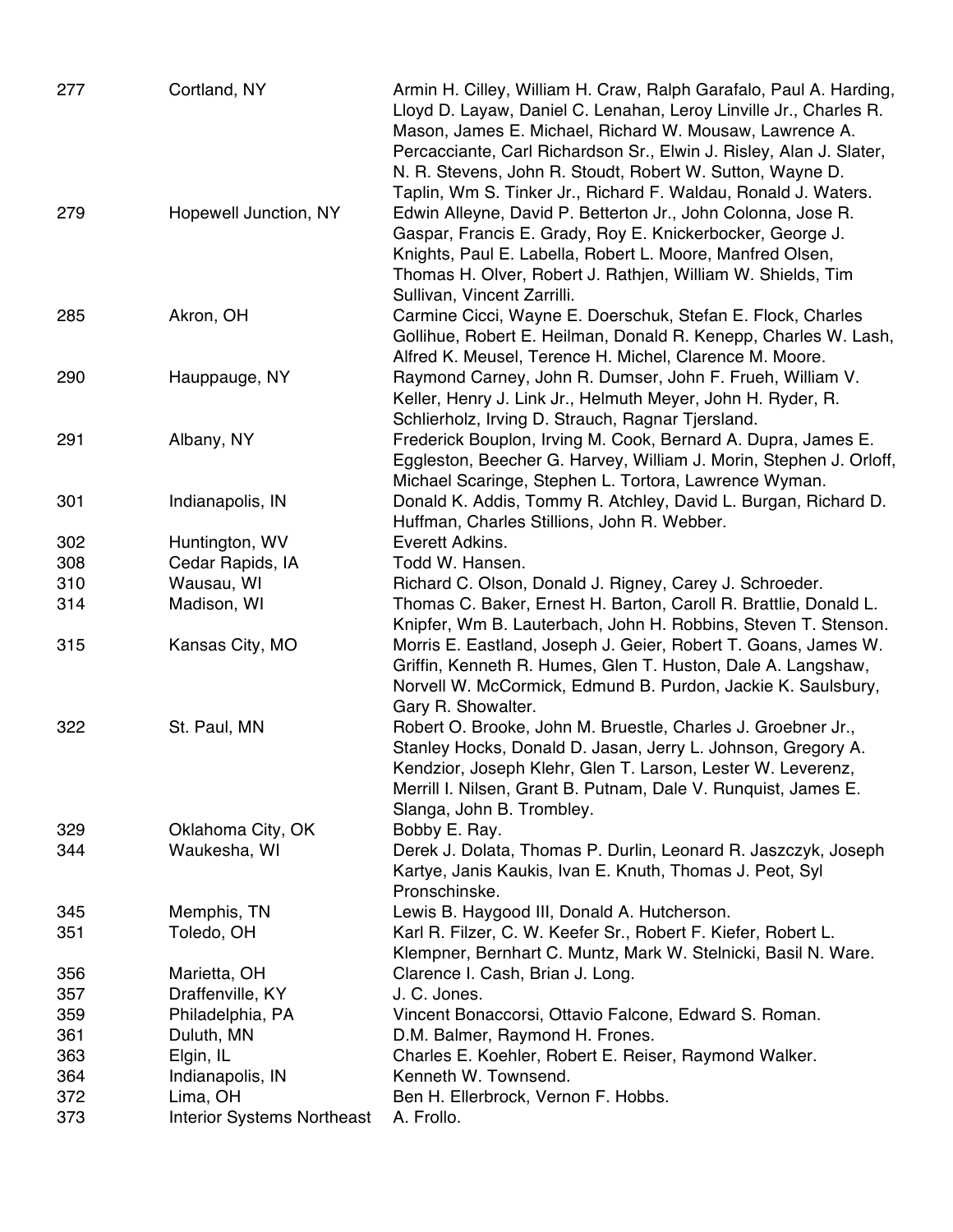| 397 | Whitby, ON, Canada         | Gary Mueller.                                                         |
|-----|----------------------------|-----------------------------------------------------------------------|
| 405 | Santa Clara County, CA     | Christopher A. Anderson, Derek O. Currall, Robert Forstrom,           |
|     |                            | David R. Garcia, Clay B. Grant, Robert R. Montijo, George E.          |
|     |                            | Sears, Martin G. Yates, Abel S. Zamora.                               |
| 407 | Albuquerque, NM            | Armando Dominguez, Joseph Wuchte.                                     |
| 408 | Phoenix, AZ                | Eugene R. Burch, Alfred B. Hightower, Jos J. Julian Jr., Peter        |
|     |                            | Malapanes, George Patton.                                             |
| 409 | Westside, CA               | Johnny B. Archuleta Jr., Peter R. Galvan, Thomas J. Hansen,           |
|     |                            | Henry P. Saenz, Angelo G. Tarzia, Clarence U. Welte.                  |
| 413 | South Bend, IN             | Larry J. Marek, Lawrence A. Mitchell, Anthony Papandria.              |
| 424 | Hingham, MA                | Bertel Carlson, Carl E. Lovendale, William B. Payton, Steven Reis,    |
|     |                            | Adelard R. Richard.                                                   |
| 427 | Carpenters                 | Bill Bartelt, William D. Johnston, Walter F. Stange, Alvin M. Taylor. |
| 429 | Arlington, TX              | Billy W. Moore, Thomas Schoeffler.                                    |
| 434 | Chicago, IL                | H. M. Hogueisson, Marvin Vanmeerten.                                  |
| 435 | Cleveland, OH              | William F. Bish, James C. D'Arcy Sr., Clarence J. Dular, Frank        |
|     |                            | Fabec, Rudy J. Fernandez, Robert G. Forgan, Richard C. Haas,          |
|     |                            | Steve Hall, Aaron Johnson, Gordon G. Morrison, Charles L.             |
|     |                            | Pennell, Archer B. Purvis, Nicholas R. Resar, Donald A. Roper,        |
|     |                            | James L. Rostankowski, Scott A. Schultz, Albert C. Scott, Richard     |
|     |                            | W. Siebert, Roy A. Steele, Dan P. Tinfina Jr., Donald E. Whitticar.   |
| 437 | Portsmouth, OH             | Larry R. Maynard, Ellsworth C. Porter.                                |
| 465 | Chester County, PA         | John F. Antonini, Horace J. Johnson, Fred W. Kenworthy Sr             |
| 472 | Ashland, KY                | Lafie R. Pennington, Paul E. Powers.                                  |
| 475 | Ashland, MA                | Robert J. Norman.                                                     |
| 476 | Clarksburg, WV             | Jeffrey A. Perkins.                                                   |
| 491 | Baltimore, MD              | Lawrence F. Dolin, Harry A. Hoffman, Henry G. Netzer.                 |
| 494 | Windsor, ON, Canada        | Leonard J. Roussel.                                                   |
| 505 | Santa Cruz County, CA      | Emil Anderson, Thomas R. Bryan.                                       |
| 515 | Colorado Springs, CO       | Oskar Krause.                                                         |
| 525 | Battle Creek/Kalamazoo, MI | Lawrence M. Bellisle, Charles R. Peet, Charles A. Porphir, Gerald     |
|     |                            | H. Vliek, Robert L. Williaume.                                        |
| 535 | Norwood, MA                | Harold H. Crafts.                                                     |
| 547 | San Diego, CA              | Robert H. Angello, Harold E. Bettis, Frank J. Dolmage, James          |
|     |                            | Morris.                                                               |
| 548 | Minneapolis-St. Paul, MN   | Daniel R. Erwin, Peter C. Howie, William F. Kramer, Thomas O.         |
|     |                            | Mickelson, Michael R. Peterson.                                       |
| 558 | Elmhurst, IL               | Casey J. Corcoran, James W. Englebrecht, William E. Falk,             |
|     |                            | Robert E. Hill, Robert E. Krier, Robert L. Linder, Richard R.         |
|     |                            | Markward, Michael A. Mudgett.                                         |
| 578 | Chicago, IL                | Frank J. Even.                                                        |
| 599 | Hammond, IN                | John R. Billings, Marvin Eriks, Jeffrey R. Gootee, Robert F. Ried,    |
|     |                            | Robert Washington.                                                    |
| 600 | Lehigh Valley, PA          | Glenway R. Dailey, Thomas H. Diehl, Ronald W. Hoke, John C.           |
|     |                            | Place Sr., William J. Schueck, Bryant A. Specht.                      |
| 604 | Morgantown, WV             | Emerald B. Sturm.                                                     |
| 605 | Monterey County, CA        | Harold Black, James H. Copeland, William J. Krebs, Lou L.             |
|     |                            | Neumann, Carl G. Smith, George Turney, Arnold L. Voogd Jr             |
| 606 | Virginia-Eveleth, MN       | Stanley F. Baraga, George Basarich.                                   |
| 613 | Hampton Roads, VA          | Michael W. Pruitt, John T. Ross.                                      |
| 615 | Peru, IN                   | Rex L. Evans.                                                         |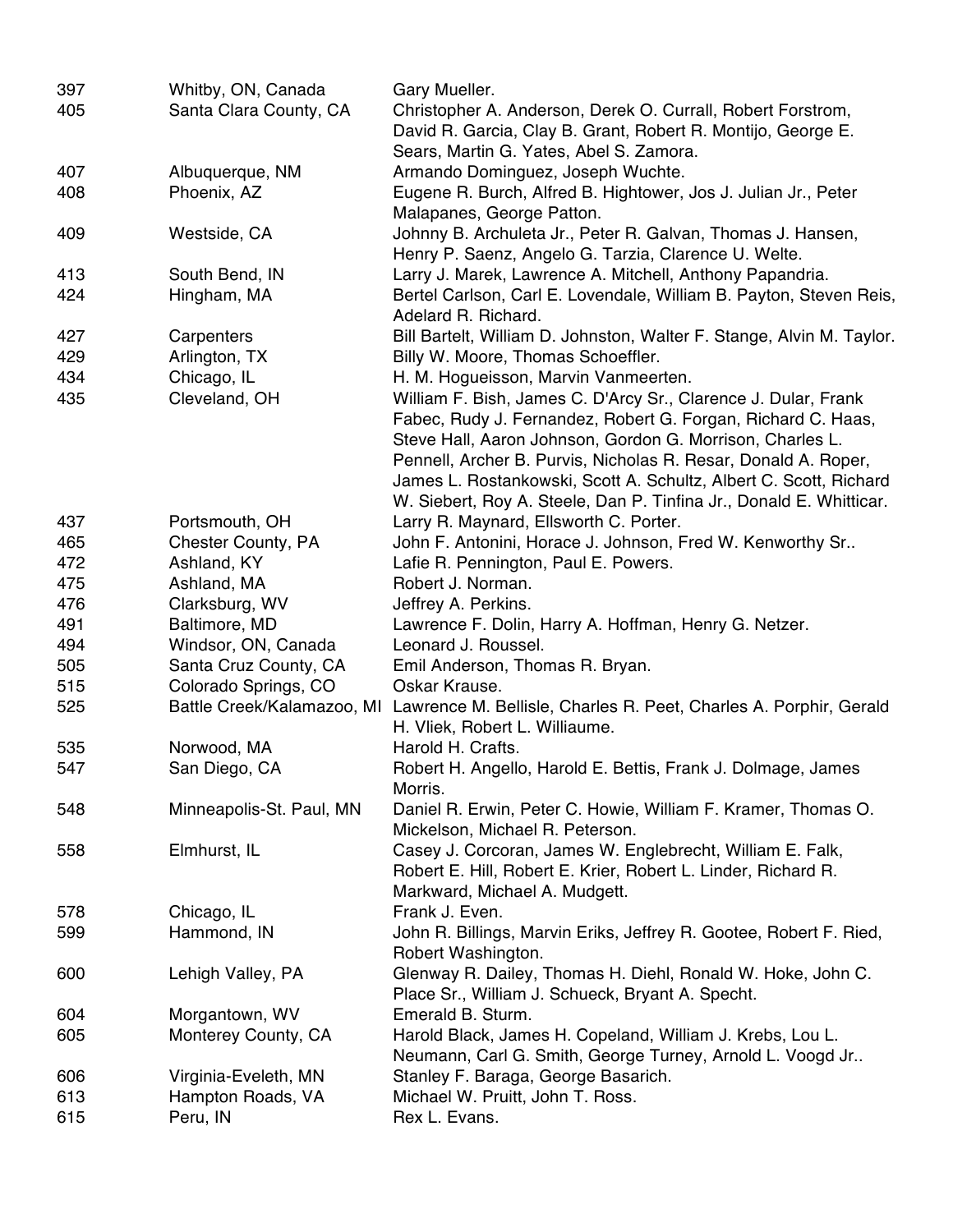| 624        | Brockton, MA                                 | Richard A. Carter, Robert Rubicine.                                                                                                                                                                                                                                                                                                                                                                                                                                                                                                                                                                                                                                    |
|------------|----------------------------------------------|------------------------------------------------------------------------------------------------------------------------------------------------------------------------------------------------------------------------------------------------------------------------------------------------------------------------------------------------------------------------------------------------------------------------------------------------------------------------------------------------------------------------------------------------------------------------------------------------------------------------------------------------------------------------|
| 626        | Wilmington, DE                               | Henry P. Dalecki Jr., Stanley V. Kosinski, Daniel F. Mcavaney,                                                                                                                                                                                                                                                                                                                                                                                                                                                                                                                                                                                                         |
|            |                                              | Ronald S. Ober, Wm L. Scullion Jr                                                                                                                                                                                                                                                                                                                                                                                                                                                                                                                                                                                                                                      |
| 630        | Long Beach, CA                               | Roger Gonzales, Alois M. Hoehl.                                                                                                                                                                                                                                                                                                                                                                                                                                                                                                                                                                                                                                        |
| 635        | Boise, ID                                    | Ronald W. Sagert.                                                                                                                                                                                                                                                                                                                                                                                                                                                                                                                                                                                                                                                      |
| 638        | Marion, IL                                   | Brian C. Bloodworth, Robert L. Bradley.                                                                                                                                                                                                                                                                                                                                                                                                                                                                                                                                                                                                                                |
| 640        | Metropolis, IL                               | Tim T. Winding.                                                                                                                                                                                                                                                                                                                                                                                                                                                                                                                                                                                                                                                        |
| 645        | Scranton, PA                                 | Robert A. Baloga, Frank J. Capoocia, Karl J. Cavanaugh, Richard<br>W. Conte, Ronald B. Evans, William E. Greenawalt, George M.<br>Miller.                                                                                                                                                                                                                                                                                                                                                                                                                                                                                                                              |
| 662        | Southwestern, IL                             | Peter L. Bruno, Robert L. Holcomb, Jack McAllister Sr., Arman D.<br>McHugh, Albert J. Schreder.                                                                                                                                                                                                                                                                                                                                                                                                                                                                                                                                                                        |
| 664        | Madison County, IL                           | Donald Barsch, Richard L. Diuguid.                                                                                                                                                                                                                                                                                                                                                                                                                                                                                                                                                                                                                                     |
| 675        | Toronto, ON, Canada                          | Paul J. Bourque, Randall Gwizd, John Koczak, Pierre Lefebvre,<br>Ivan Lozancic, Kurt Siebenaller, Marko Susak.                                                                                                                                                                                                                                                                                                                                                                                                                                                                                                                                                         |
| 678        | Dubuque, IA                                  | Theo A. Schuler.                                                                                                                                                                                                                                                                                                                                                                                                                                                                                                                                                                                                                                                       |
| 687        | Detroit & Metro Area, MI                     | Dewey D. Alexander, Virgil Allen, Joseph Amore, Marvin L.<br>Bishop, Larry J. Brown, Lavell Claborn, Lyle E. Cook, Daniel M.<br>Curran, Dennis P. Drenning, Robert E. Forsberg Jr., William F.<br>Glaser, J. L. Golembiewski, Cecil R. Green, Aaron E. Hanning,<br>Robert B. Henry Jr., Larry J. Hopkins, Jeffrey S. King, Anthony J.<br>Lafata, Clyde R. Lawrence, Fred L. Lawson, William J. Manzo,<br>Kenneth Markel, Wasyl Pryjma, Stephen Renauer, Chas<br>Riedmiller, Donald L. Rochefort, Jesse D. Sasser, Charles R.<br>Seppanen, L. D. Shaw, Charles Stratton, Roland Tauriainen,<br>Richard Terry, Karl A. Tucker, James S. Woodward, Michael L.<br>Zduniak. |
| 690        | Little Rock, AR                              | William D. Peppers, Willie H. Sullivan.                                                                                                                                                                                                                                                                                                                                                                                                                                                                                                                                                                                                                                |
| 701        | Fresno, CA                                   | Mark A. Brady, Dolan J. Delfierro, Bobby J. Johnson, John R.<br>Metzler Sr., Mike Monohon, Miguel F. Reyes, Ted R. Thompson,<br>Marvin Ward.                                                                                                                                                                                                                                                                                                                                                                                                                                                                                                                           |
| 702        | Jacksonville, FL                             | James S. Grace, Tony N. Rogers, James P. Smith.                                                                                                                                                                                                                                                                                                                                                                                                                                                                                                                                                                                                                        |
| 706        | Saginaw/Flint, MI                            | Charles E. Hayes, Melbourne E. Matthews, Gerald T. Pelky, John<br>R. Perry, Jerry L. Reddy.                                                                                                                                                                                                                                                                                                                                                                                                                                                                                                                                                                            |
| 713        | Alameda County, CA                           | John M. Bartolo, Michael R. Bisio, Alan C. Blomberg, Dennis F.<br>Boeder, Thos E. Harrigfeld, Milton Howard, Mauri Hulkkonen,<br>Howard G. Larue, Lynn R. Michener, Richard Schulz, Melvin<br>Sewell.                                                                                                                                                                                                                                                                                                                                                                                                                                                                  |
| 715        | Elizabeth, NJ                                | Alfred F. Strychowski.                                                                                                                                                                                                                                                                                                                                                                                                                                                                                                                                                                                                                                                 |
| 716        | St. Louis                                    | James M. Allen, T. J. Dougherty, Alan D. Ethington, Harry M.<br>Stringer.                                                                                                                                                                                                                                                                                                                                                                                                                                                                                                                                                                                              |
| 721        | Los Angeles, CA                              | Travis R. Green, Sam Riela.                                                                                                                                                                                                                                                                                                                                                                                                                                                                                                                                                                                                                                            |
| 724        | Houston, TX                                  | Reyes Segura Jr                                                                                                                                                                                                                                                                                                                                                                                                                                                                                                                                                                                                                                                        |
| 735        | Mansfield, OH                                | Bradley N. Schrack.                                                                                                                                                                                                                                                                                                                                                                                                                                                                                                                                                                                                                                                    |
| 743        | Bakersfield, CA                              | Larry H. Brantzeg, Vernon E. Sitton.                                                                                                                                                                                                                                                                                                                                                                                                                                                                                                                                                                                                                                   |
| 744        | Fremont/Sandusky, OH                         | Wendell Finley, Thomas F. Gill, LeRoy E. Hossler.                                                                                                                                                                                                                                                                                                                                                                                                                                                                                                                                                                                                                      |
| 745        | Honolulu, HI                                 | Choko Fukuhara, Yoneji Harioka, Stanley K. Kagiyama, Charles<br>S. Kubota, Albert S. Mayeshiro, Masaji Nakashima, Toshio<br>Nomura, Richard Peralta, Edward K. Watanabe, Seiji Yonemori.                                                                                                                                                                                                                                                                                                                                                                                                                                                                               |
| 746<br>759 | West Oahu, Hawaii<br>Westmoreland County, PA | Larry H. Amas, Marius C. Kokualani.<br>James E. Reese.                                                                                                                                                                                                                                                                                                                                                                                                                                                                                                                                                                                                                 |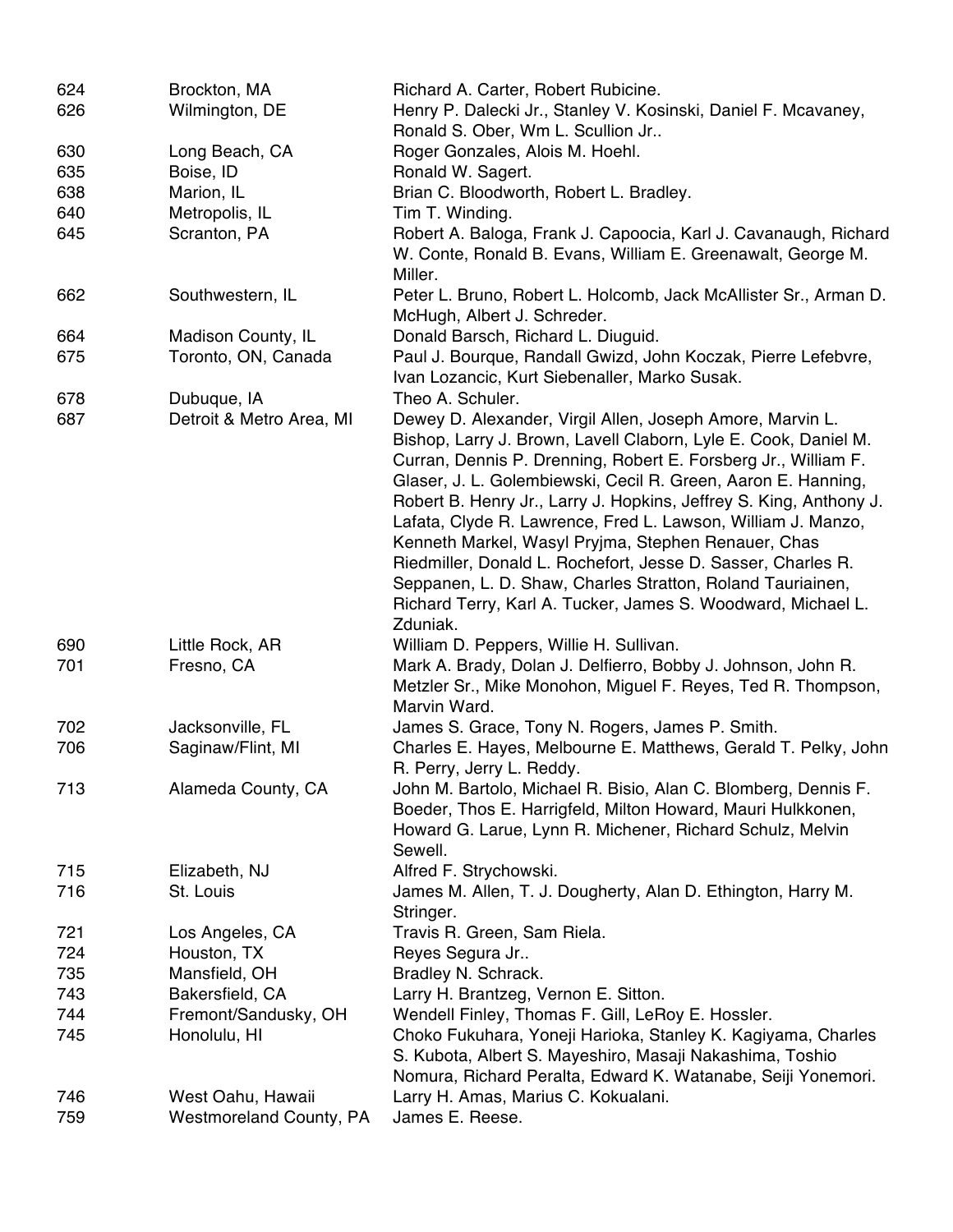| 761  | Sorel, QC, Canada             | Kevin Coulombe.                                                                                                    |
|------|-------------------------------|--------------------------------------------------------------------------------------------------------------------|
| 766  | Albert Lea, MN                | Vernon L. Baer.                                                                                                    |
| 777  | Harrisonville, MO             | Laverne S. Falk.                                                                                                   |
| 785  | Cambridge, ON, Canada         | Raymond G. Berthiaume, Matthew N. Boufford, Fred Kahlmeier.                                                        |
| 790  | Dixon, IL                     | Herbert F. Peterson.                                                                                               |
| 792  | Rockford, IL                  | Donald G. Douglas, Ralph A. Thompson.                                                                              |
| 803  | Orange, CA                    | Michael Deluca, Stanley Pelcak, Robert M. Rendon, Don G.                                                           |
|      |                               | Shepherd, Bernard Strandstra.                                                                                      |
| 804  | Wisconsin Rapids, WI          | George E. Yeager.                                                                                                  |
| 808  | Blackfoot, ID                 | Donald Lee, William L. Wickberg.                                                                                   |
| 845  | Delaware County, PA           | Charles P. Bingnear, Albert Burke, Kevin Fagioli, Robert E. Scott.                                                 |
| 899  | Parkersburg, WV               | Stephen C. Kimball.                                                                                                |
| 916  | Aurora, IL                    | James S. Norman, Norman V. Sinclair.                                                                               |
| 922  | Harmony, PA                   | Robert E. Wolfe.                                                                                                   |
| 926  | Brooklyn, NY                  | Hyman Glickman, Karl E. Gronros, Otto Kuhnle Jr                                                                    |
| 930  | St Cloud, MN                  | Jerome E. Orbeck.                                                                                                  |
| 943  | Tulsa, OK                     | C.M. Blackwell, Fred E. Lane.                                                                                      |
|      | San Bernardino, CA            |                                                                                                                    |
| 944  |                               | Jules M. Auzenne, Benny H. Chesley, Ramon D. Lovio, Rick L.<br>Montes, Charles C. Thompson.                        |
| 947  | Ridgway Pennsylvania, PA      | Arnold E. Secco.                                                                                                   |
| 948  | Sioux City, IA                | Jerry R. Anderson, Walter Slowiaczek, Leo D. Trobaugh, David A.                                                    |
|      |                               | Wessling.                                                                                                          |
| 955  | Appleton, WI                  | Jason L. Czoschke, Scott R. Schumacher, Eugene R. Ziemer.                                                          |
| 971  | Reno, NV                      | Howard M. Anspaugh, George A. Kajans, Steven P. Lang, Clyde I.                                                     |
|      |                               | Samples.                                                                                                           |
| 1004 | Jackson/Lansing, MI           | Stanley V. Kurzynowski.                                                                                            |
| 1005 | Hobart, IN                    | Franklin F. Cizmadja, Tom J. Higgins, Matt S. Szepanski, Kasey J.                                                  |
|      |                               | Whalen Sr                                                                                                          |
| 1007 | Niagara Falls, ON, Canada     | Martin W. Giesbers, James Horvath, David M. Lundy.                                                                 |
| 1008 | Louisiana, MO                 | Gregory L. Schmidt.                                                                                                |
| 1016 | Muncie, IN                    | Harlen Turner.                                                                                                     |
| 1017 | Redmond, OR                   | Clarence L. Gilliam.                                                                                               |
| 1021 | Saskatoon, SK, Canada         | Dave M. Wight.                                                                                                     |
| 1024 | Cumberland, MD                | Merle A. Barnes, John V. Gallen.                                                                                   |
| 1027 | Chicago, IL                   | Cesar A. Arcos, Frank R. Capobianco, Raymond Huisman, Walter                                                       |
|      |                               | L. Kroll, David L. Mead, Horst Pfeifer.                                                                            |
| 1045 | Detroit, MI                   | Gerald G. Bohn, Dan F. Corsi, Giuseppe Evola, Clifton H. Fisher,                                                   |
|      |                               | Alton B. Holston, Harold E. White.                                                                                 |
| 1050 | Philadelphia, PA              | Thomas Bruzzese, Alfred Desantis, John H. Raney,                                                                   |
|      |                               | Kurt F. Snyder.                                                                                                    |
| 1051 | Springfield, IL               | Michael S. Burse, Gary D. Crampton.                                                                                |
| 1072 | Toronto, ON, Canada           | Libby A. Duncan.                                                                                                   |
| 1073 | Philadelphia, PA              | Anthony B. Angelo, Howard C. Jackson, Simon Middleton.                                                             |
| 1074 | Eau Claire, WI                | David J. Rieden, Donald D. Skillings.                                                                              |
| 1076 | Milllwrights, KY & IN         | Dean P. Boyd, Earl L. Bradley, Cody A. Perry, Joseph V.                                                            |
|      |                               |                                                                                                                    |
|      |                               | Richardson, Louis D. Streeter, Gerald J. Ward.<br>Evan H. Bockbrader, Richard J. Briggs, Robert L. Parsley, Daniel |
| 1090 | Millwright & Piledrivers Ohio |                                                                                                                    |
|      |                               | J. Stemple, Ernest J. Szabo, Howard D. Terry, Melvin D. Trent.                                                     |
| 1098 | Baton Rouge, LA               | Marvin Ford, Sidney R. Lee, Dunk Wright.                                                                           |
| 1102 | Detroit, MI                   | Jerry Egelski, Donald M. Goold, Henry L. Tillman, James A.                                                         |
|      |                               | Ziegler Jr                                                                                                         |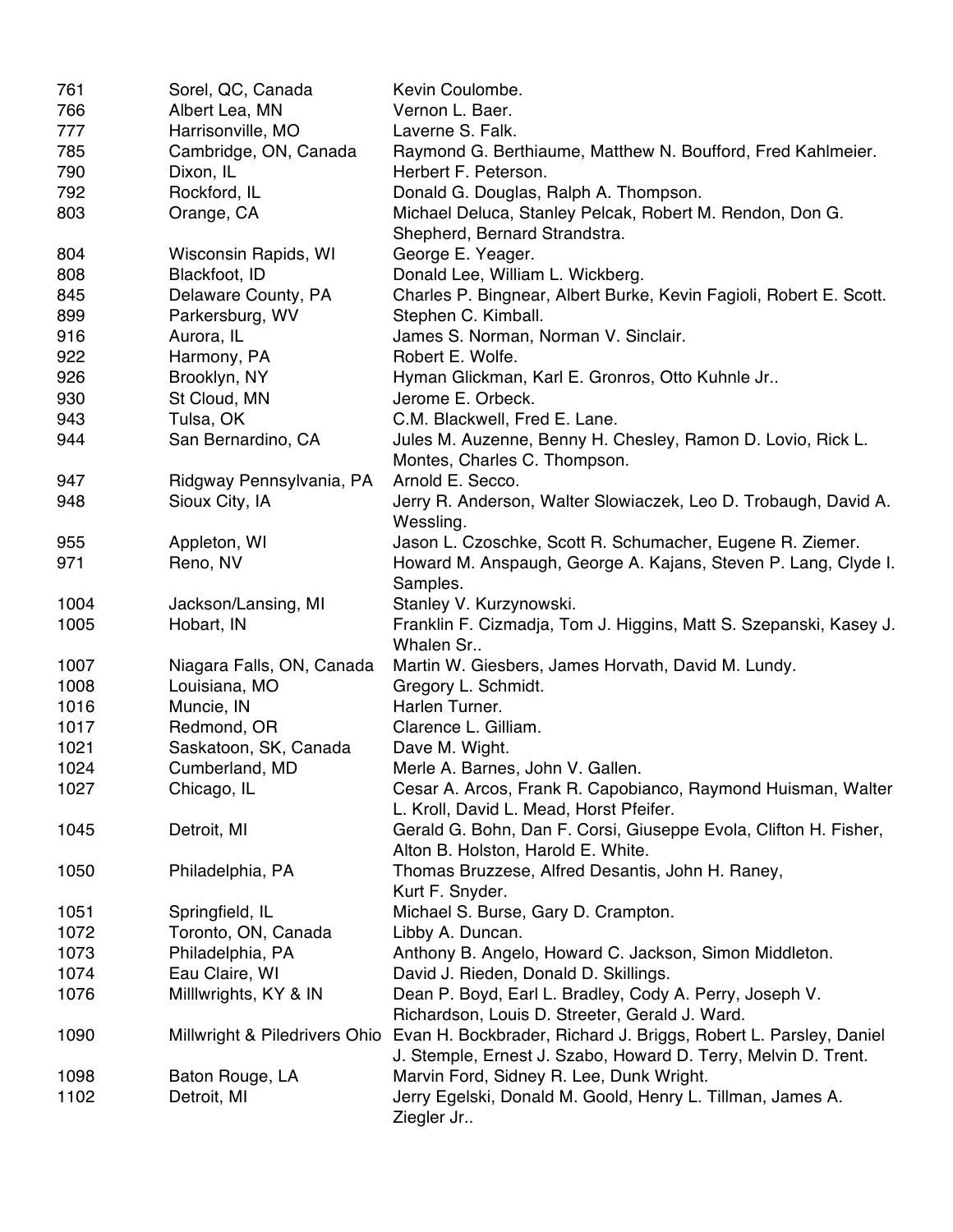| 1109 | Visalia, CA               | James O. Ward, Thomas J. Warren.                                                                                                                                                                                                  |
|------|---------------------------|-----------------------------------------------------------------------------------------------------------------------------------------------------------------------------------------------------------------------------------|
| 1121 | Boston Vicinity, MA       | Ronald R. Ort, Dennis J. Sullivan.                                                                                                                                                                                                |
| 1143 | Lacrosse, WI              | Vernon C. Bowen, Darren P. Jahr.                                                                                                                                                                                                  |
| 1145 | Washington, DC            | Jerry W. Bennett, Charlie L. Johnson.                                                                                                                                                                                             |
| 1146 | Green Bay, WI             | John E. Donarski.                                                                                                                                                                                                                 |
| 1159 | Point Pleasant, WV        | Carl L. Baker, Alan L. Underwood.                                                                                                                                                                                                 |
| 1163 | Syracuse, NY              | David Orellana, Benson L. Raymond.                                                                                                                                                                                                |
| 1176 | Fargo, ND                 | Don R. Miller, Walter R. Remmick, Raymond E. Such.                                                                                                                                                                                |
| 1181 | Independence, MO          | Tim R. Jackson.                                                                                                                                                                                                                   |
| 1185 | Chicago, IL               | Bonifacy Malolepszy, Michael D. Rakow, Ronald J. Salzmann,                                                                                                                                                                        |
|      |                           | Edward R. Ward, Frank W. Wellever, Dennis E. Zawarus.                                                                                                                                                                             |
| 1192 | Birmingham, AL            | Dennis W. Holt, Kenneth L. Hooten II, Arthur Peacock Jr., Jack C.<br>Sandlin, Newman B. Webster Jr                                                                                                                                |
| 1207 | Charleston, WV            | Jennings P. Ellison, David K. Howell, James C. Phillips, Adam G.<br>Shawver.                                                                                                                                                      |
| 1234 | Detroit, MI               | James G. Billiet, Ronald E. Heikka.                                                                                                                                                                                               |
| 1245 | Las Cruces, NM            | Gene R. Harvey.                                                                                                                                                                                                                   |
| 1256 | Sarnia, ON, Canada        | Gaetan Bigras, Andrew Cannon, Wilfred Duguay, Jon Horner,<br>Albert J. Prevost.                                                                                                                                                   |
| 1260 | Iowa City, IA             | Kory M. Fillmore, Roy D. Saner.                                                                                                                                                                                                   |
| 1266 | Austin, TX                | Earl M. McAnally, Raymond C. Rodriguez.                                                                                                                                                                                           |
| 1281 | Anchorage, AK             | Vyron C. Wells.                                                                                                                                                                                                                   |
| 1305 | Fall River, MA            | Richard C. Clarke, Manuel B. Farias, Norman L. Levesque.                                                                                                                                                                          |
| 1310 | St Louis, MO              | Kevin L. Frischman, Robert G. Siebert, Lawrence E. Ulrich.                                                                                                                                                                        |
| 1325 | Edmonton, AB, Canada      | Rae G. Barton, Serge H. Brideau, Michael R. Christie, Alaattin<br>'Alex' Ciplak, Travis Cox, William G. Duguay, Patrick D. Lavers,<br>John A. MacLellan, Shane A. Matthon, Ronald Saul, Bertil J.<br>Stavely, Jason B. Troppmann. |
| 1338 | Charlottetown, PE, Canada | Morton A. Wolfe.                                                                                                                                                                                                                  |
| 1370 | Kelowna, BC, Canada       | Stanley L. Mathews, Robert Russell, Harold Simkins.                                                                                                                                                                               |
| 1419 | Johnstown, PA             | Paul A. Dedea, George A. Doliveira, John R. Krepelka.                                                                                                                                                                             |
| 1421 | Arlington, TX             | Arthur R. Brinkley.                                                                                                                                                                                                               |
| 1445 | Topeka, KS                | Clarence M. Dahlstrom.                                                                                                                                                                                                            |
| 1460 | Edmonton, AB, Canada      | Daniel J. Melanson.                                                                                                                                                                                                               |
|      | LA Porte, IN              | Peter A. Reading, Richard E. Reed.                                                                                                                                                                                                |
| 1485 |                           |                                                                                                                                                                                                                                   |
| 1503 | Portland, OR              | Henry Bauer, Steve L. Duncan, Darrell Messinger,<br>Eldon M. Reynoldson.                                                                                                                                                          |
| 1505 | New Mexico Interior Sys.  | Felix L. Romero.                                                                                                                                                                                                                  |
| 1506 | Los Angeles, CA           | Salvador C. Palacios.                                                                                                                                                                                                             |
| 1510 | Upper Peninsula, MI       | Wayne W. Cavalieri, Robert C. Seybold, William E. Smith Jr.,<br>Wayne S. Strahl.                                                                                                                                                  |
| 1529 | Kansas City, KS           | Thomas R. Bessmer, Ross H. Cole.                                                                                                                                                                                                  |
| 1539 | Chicago, IL               | James R. Houswerth Jr., Frank L. Johnson, Dale J. Kemmer,                                                                                                                                                                         |
|      |                           | Gregory J. Maher, John Mazur Jr., Donovan Palmlund.                                                                                                                                                                               |
| 1541 | Vancouver, BC, Canada     | Michael D. Kuklo, Frank J. Ziewitz.                                                                                                                                                                                               |
| 1553 | Culver City, CA           | Marc J. Banon, John L. Crain.                                                                                                                                                                                                     |
| 1554 | Millwrights-Nashville, TN | Mayford L. Adamson, Paul A. Enlow Jr., Nicholas W. Markham.                                                                                                                                                                       |
| 1556 | New York, NY              | David B. Gilbert, Alexander N. Hall, George W. Keefer,                                                                                                                                                                            |
|      |                           | Edmund Lassen.                                                                                                                                                                                                                    |
| 1588 | Sydney, NS, Canada        | Lloyd W. Carabin, Roy D. Kerr, Thomas E. Mombourquette,<br>Howard L. Peach.                                                                                                                                                       |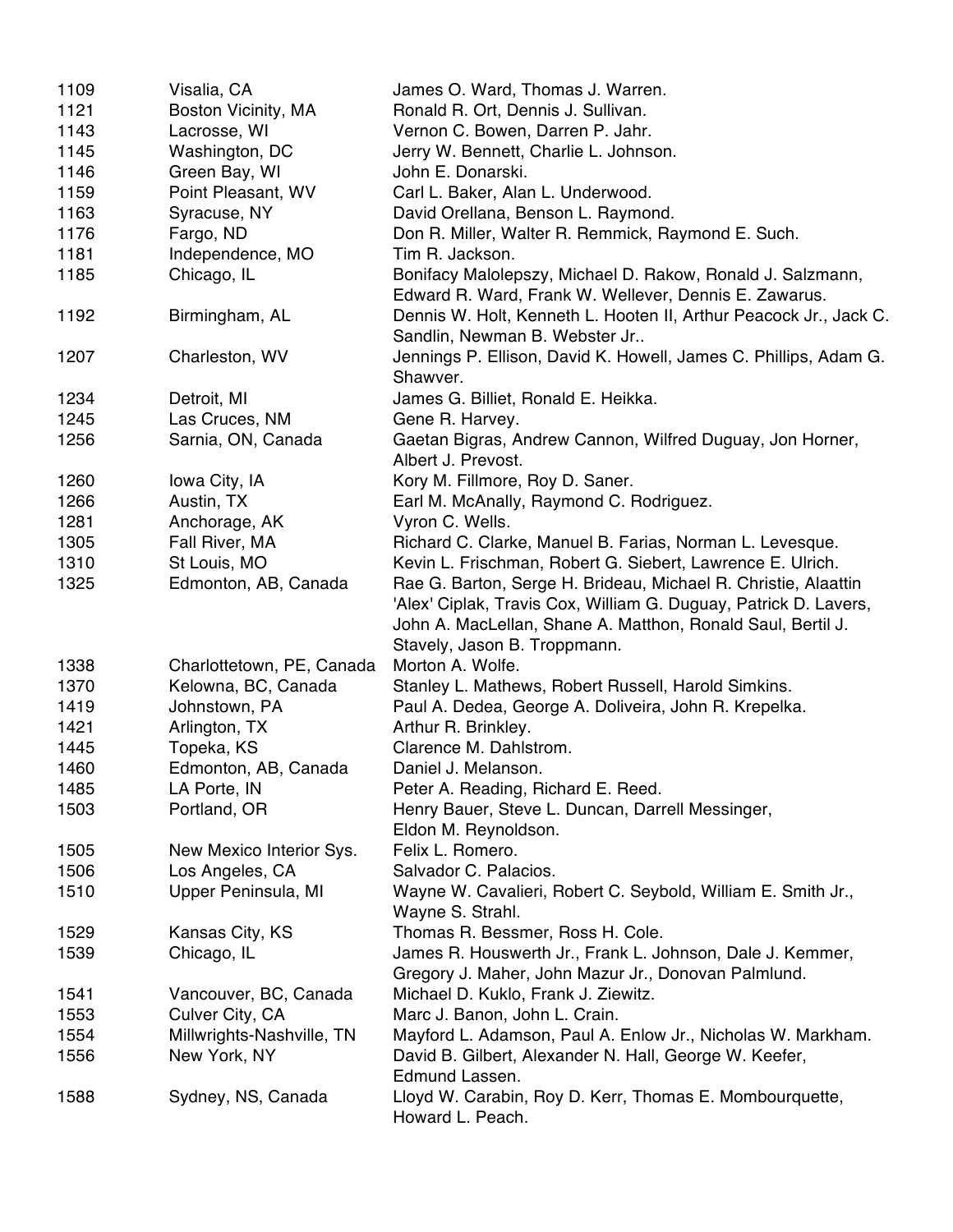| 1592 | Sarnia, ON, Canada       | Roger J. Landry, Sr                                                                                                |
|------|--------------------------|--------------------------------------------------------------------------------------------------------------------|
| 1595 | Montgomery County, PA    | Louis J. Brown, Richard J. Capaldi Jr., Herman Wagner.                                                             |
| 1596 | St Louis, MO             | Michael A. Bode, Louis A. Kuszaj, Robert W. Larson.                                                                |
| 1598 | Victoria, BC, Canada     | Peter G. Cottier.                                                                                                  |
| 1599 | Redding, CA              | Paul J. Lazzarini, Don L. Maddox, Donald F. Raley, Wayne S.<br>Rewey.                                              |
| 1607 | Millwrights, CA          | William J. Allen, Robert Hugo, John K. Lasater, John T. O'Connor,<br>Luther B. Patton, Everett E. Sherman.         |
| 1650 | Lexington, KY            | Wesley Bryant, Howard L. Hardwick.                                                                                 |
| 1669 | Fort William, ON, Canada | Ian D. Pesheau, John Tunkkari.                                                                                     |
| 1693 | Chicago, IL              | Leonard A. Burch, Malcolm Condie Jr., Nathan Gaines,                                                               |
|      |                          | Alfred R. Lucas.                                                                                                   |
| 1755 | Parkersburg, WV          | John C. Detlor, John C. Detlor Jr., Milford R. Lilly, John T.<br>McDonald.                                         |
| 1759 | Bethel Park, PA          | David C. Taylor.                                                                                                   |
| 1770 | Cape Girardeau, MO       | Larry B. Bird.                                                                                                     |
| 1780 | Las Vegas, NV            | Oral R. Covington, John S. Infantino.                                                                              |
| 1800 | Arroyo Grande, CA        | Lloyd C. Qualls.                                                                                                   |
| 1809 | Hialeah, FL              | K.T. Blachowski, Watson Coker, Kenneth P. Griffey, George J.                                                       |
|      |                          | Matis, Nathan A. Reid, Donald F. Sharp, H. F. Wade Jr., James R.<br>Welch.                                         |
| 1823 | Philadelphia, PA         | Angelo Caniglia, Ernest J. Cermignano.                                                                             |
| 1839 | Washington, MO           | Robert W. Hoisington, Glennon Holdmeyer, Joseph G. Parker.                                                         |
| 1846 | New Orleans, LA          | John D. Herbert Jr., Earl J. Holland Jr., Ned A. Lauve.                                                            |
| 1856 | Philadelphia, PA         | William C. Schmied, James J. Townsend.                                                                             |
| 1865 | Minneapolis, MN          | Lois L. Herrmann.                                                                                                  |
| 1889 | Downers Grove, IL        | Arthur Prokaski.                                                                                                   |
| 1905 | Orlando FL               | Carl Wolfe.                                                                                                        |
| 1906 | Philadelphia, PA         | Stanley M. Schaffer.                                                                                               |
| 1907 | Greater Vancouver, BC    | Willie Hollebakken, A. A. Schuld, John M. Serniuk, Richard D.<br>Winters.                                          |
| 1911 | Beckley, WV              | Paul E. Crook.                                                                                                     |
| 1934 | Bemidji, MN              | Fred J. Hangsleben.                                                                                                |
| 1946 | London, ON, Canada       | Geo E. Gower.                                                                                                      |
| 1977 | Las Vegas, NV            | Charles D. Book, Robert A. Chvatal, Kenneth R. Coon, Richard D.<br>Grimm, Luis A. Gutierrez, Walter M. Kobylinski. |
| 1996 | Vermont/Maine            | Clifford O. Dolloff, Eugene A. Manzo Jr., Francis E. Morin, Richard<br>E. Spearrin, Gordon A. Sund.                |
| 2010 | Calgary, AB, Canada      | Christopher L. Davis, Bill Kuan.                                                                                   |
| 2077 | Columbus, OH             | Herman T. Knapp.                                                                                                   |
| 2086 | Taylorsville, MS         | David B. Smith.                                                                                                    |
| 2087 | Crystal Lake, IL         | Gerald E. Sossong.                                                                                                 |
| 2103 | Calgary, AB, Canada      | Jon-Eric R. Barwise.                                                                                               |
| 2133 | Corydon, IN              | Ralph R. Sharkey.                                                                                                  |
| 2158 | Rock Island, IL          | Michael Walsh, Kendall J. Werning.                                                                                 |
| 2182 | Montreal, QC, Canada     | Louis-Georges Boulet.                                                                                              |
| 2214 | Festus, MO               | Kenneth R. Hewlett, Keith L. Turner.                                                                               |
| 2222 | Goderich, ON, Canada     | Oscar J. Trepanier.                                                                                                |
| 2232 | Houston, TX              | Stephen W. Reed, Larry C. Wright.                                                                                  |
| 2235 | Pittsburgh, PA           | John J. Ferraro.                                                                                                   |